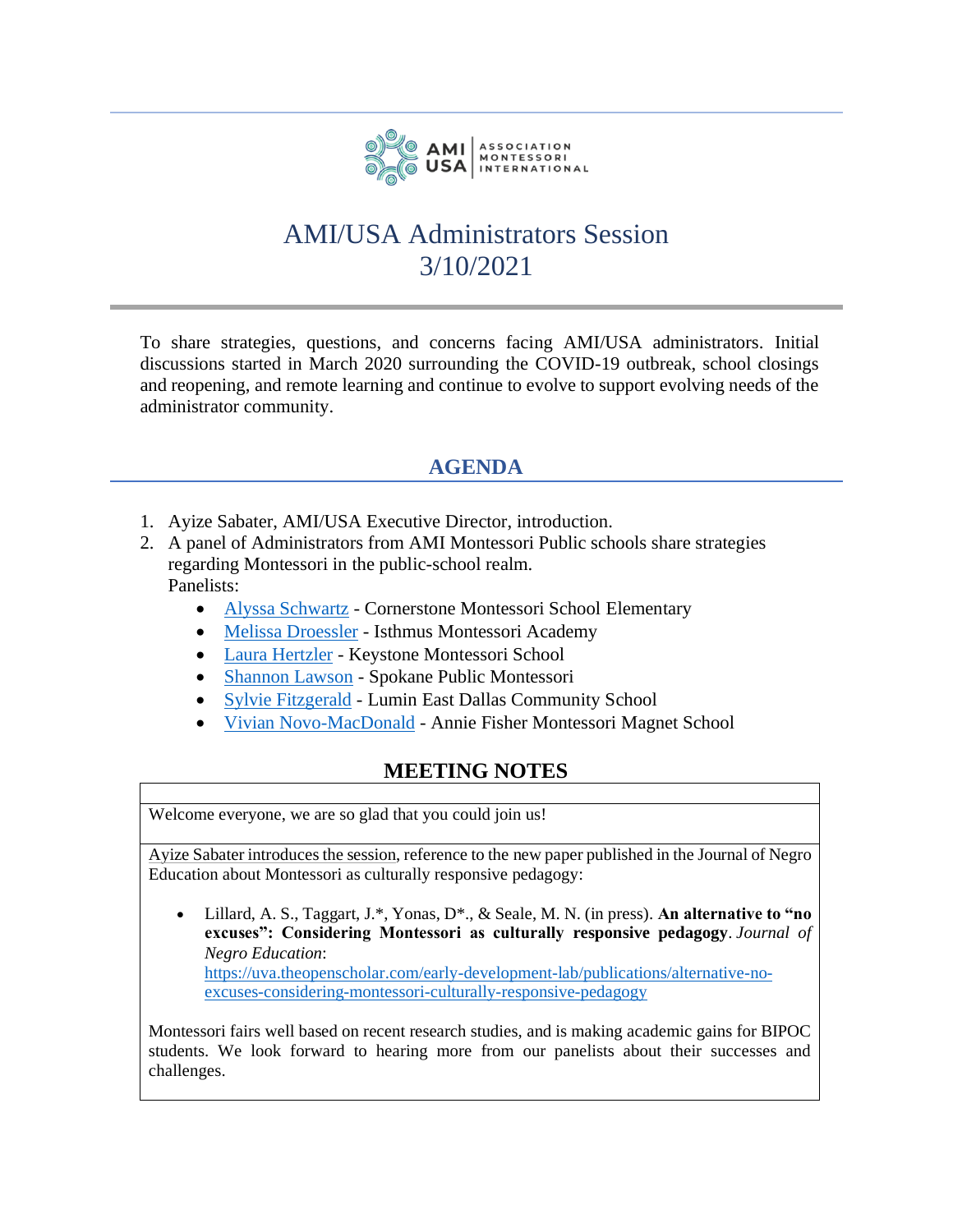Another related study:

• Lillard, A.S., Heise, M.J., Richey, E.M., Tong, X., Hart, A. & Bray, P.M. **Montessori Preschool Elevates and Equalizes Child Outcomes: A Longitudinal Study**. *Frontiers in Psychology*, October 2017. <https://www.frontiersin.org/articles/10.3389/fpsyg.2017.01783/full>

Lynne introduces the panelists. Each panelist is invited to share a bit about themselves and their school.

Alyssa Schwartz – Cornerstone Montessori Elementary

Saint Paul, MN - A public charter school serving about 140 children in grades K-6. Enrollment is slightly down due to pandemic. A diverse community, about 50% children of color, about 40% qualify for free or reduced lunch through USDA. Also run a private preschool program through the Montessori Training Center of Minnesota (Cornerstone Montessori School) for toddler and children's house, also a diversity community - about 60% children of color, and 68% qualifying for free or reduced lunch. Funded through public means, but not a public program. Open to questions.

Melissa Droessler - Isthmus Montessori Academy Public

Madison, WI – have just under 300 learners from Nido to  $11<sup>th</sup>$  grade. Will add  $12<sup>th</sup>$  grade next year. Public charter for  $4K$  through  $11<sup>th</sup>$  grade and up. Birth to 3 is a non-profit, state subsidized but not public. Working to convince everyone that all learners start before birth. Families who qualify can come tuition free. For the public portion, the community more than 25% of the population represents the global majority. Title 1 school means 40% of families are at or below the poverty level.

Laura Hertzler - Keystone Montessori School

Phoenix,  $AZ -$  just under 300 students, serve children from Toddler through 9<sup>th</sup> grade. Public charter starts at 1<sup>st</sup> grade. Toddler and Children's House program is private. Current enrollment slightly down due to pandemic. Community is rallying. Going into their 26<sup>th</sup> year. Met two weeks before shutdown to discuss strategic planning, so that had to be put on the back burner. Looking forward to renewed plans and looking forward to the future. Reflecting on what conditions COVID has shown a bright light, inequities that were noted.

Shannon Lawson – Spokane Public Montessori

Spokane, WA – Reflecting on the blessings of technology that allows us to come together, embracing all of the positives that we can. Serving about 500 children from  $K - 8$ . It is a lottery process, and they are part of the local public-school system. Increased diversity from 15% to 30%. Main driving mission that Montessori is for everybody. Blessed with a talented staff who has risen to the challenges presented.

Sylvie Fitzgerald – Lumin East Dallas Community School

Dallas, TX – Lumin Education has 3 campuses. East Dallas is the original campus created in 1978 in poor neighborhood, so it has always had a diverse population. In 1999, expanded to become a public school by creating a second campus. The school normally serves around 300 students, the pandemic did affect enrollment. Third campus - program is focused on parent education, program starts in pregnancy with parent classes and goes through 3<sup>rd</sup> grade. Centered in early childhood education. They have parent educators who go to homes, and work with pregnant parents. Program continues to the age of 3 when children enroll in the school. They believe the foundation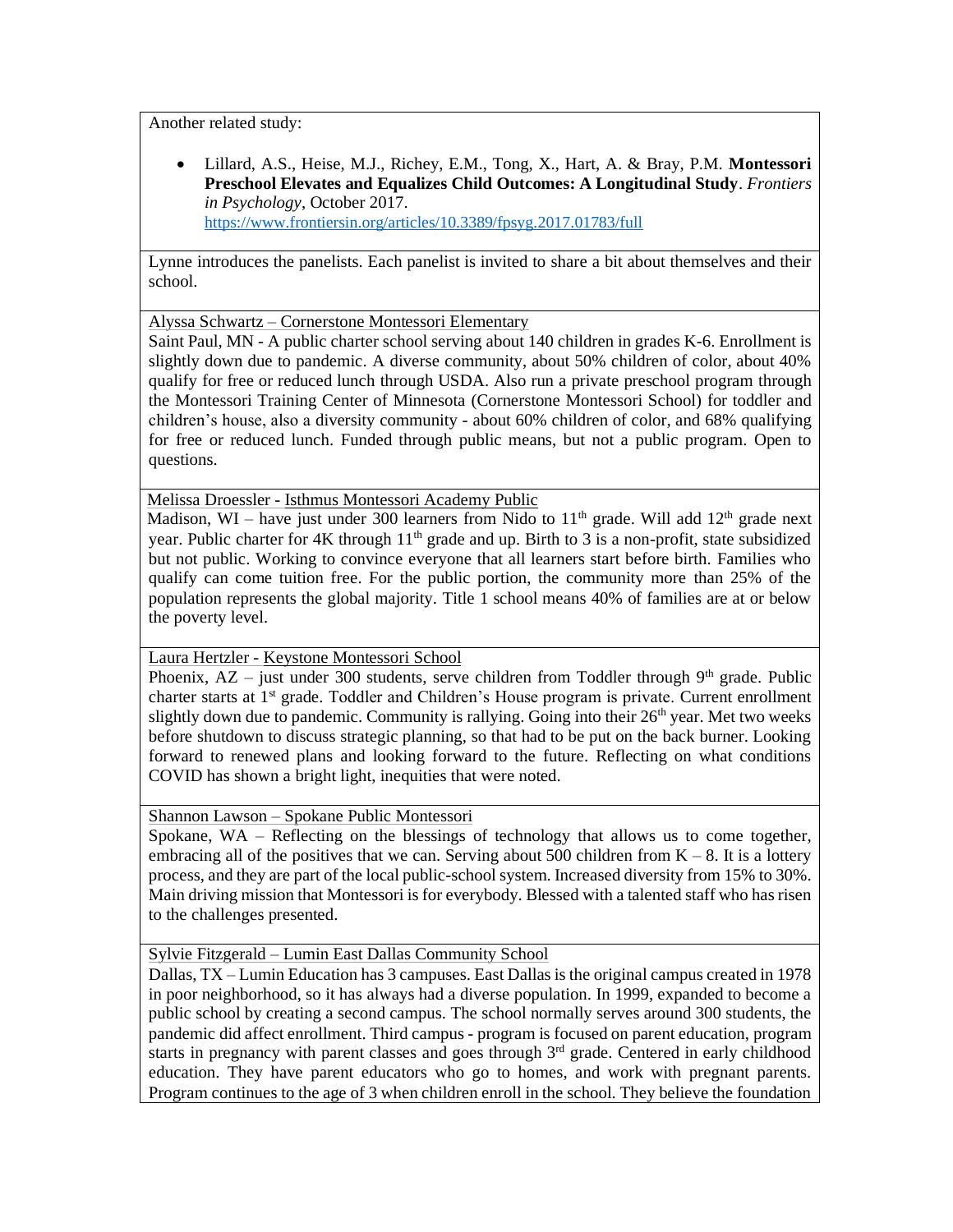makes all the difference. Looking forward to learning from everyone, acknowledging that Montessori in the public realm has unique challenges.

Vivian Novo-MacDonald – Annie Fisher Montessori Magnet School Hartford, CT - 4<sup>th</sup> year as principal of the school. There are 3 public Montessori schools in the city. Annie Fisher is a magnet school for Hartford Public Schools, so there are students from 29 different districts. Half are from Hartford, and half are from suburban towns. There are about 360 students right now. Magnet school established in 2008. There are 6 primary, 4 lower el, 3 upper el, and 1 erdkinder classroom (erdkinder is in the 5<sup>th</sup> year of operation). About 53% of students receive free or reduced lunch. 50% African American, 20% Hispanic. Acknowledges the challenges this year has brought.

## **Question and Answer**

Question – how have public schools gone about launching programs for families with children under 3? How does this work, what are the challenges and benefits?

Sylvie Fitzgerald – Lumin starts with parent education, and toddler programs. The focus is on working with the parents to make sure that they understand they are the first teacher of their own children. There is a dedicated session to empower parents by providing information and giving them tools, regarding brain development, importance of talking to your child and reading with your child. A parent educator is assigned to each family who works with the family in their home. Once the child is walking well, they go into the public program. It is noticeable that the children with the early experience are prepared and ready to choose work, respect other's work, and ready to learn. You can see the difference. Challenges of the toddler program: it is very costly; the materials, staffing, and training are all costly. They are committed to finding qualified guides who truly understand the importance of the absorbent mind. They tried to open another toddler program, but it is cost prohibitive. All programs are free to low-income families.

Alyssa Schwartz – their toddler program and birth to 5 programs are not part of the public school, but they do use public funds. Suggestions for funding to support low-income families. There are federal funds distributed to states called the Child Care and Development block grants. Every state distributes these funds differently. In MN, they have a state level program that follows the child, and also county assistance so families who qualify can go through their county social worker to receive funds to attend. They also have a grant funded: Birth to 5 program through a local community center, free for families to attend with parent education piece, and parent/baby component. In addition to education, provides material distribution, lunch, and information about Montessori. Happy to share more details on this with whoever is interested.

Melissa Droessler – When their school started, the plan was to have only primary and up. Then, it was apparent that there was a strong need for early childhood care, and they sponsored someone for birth-3 training and established the YCC (Toddler program). Then the Nido was developed, same licensing in the state. For parent education, partnering with community centers is a good idea. The licensing is a big hurdle but not as big as preconceived. Don't let this be the obstacle. Melissa will provide any help with this, if needed, to translate the licensing requirements to Montessori (developmentally appropriate environments and encouraging and thriving environments). Have not had to advertise for the nido or toddler programs. Cost is high – always sponsoring trainees as there is often a need for qualified teachers.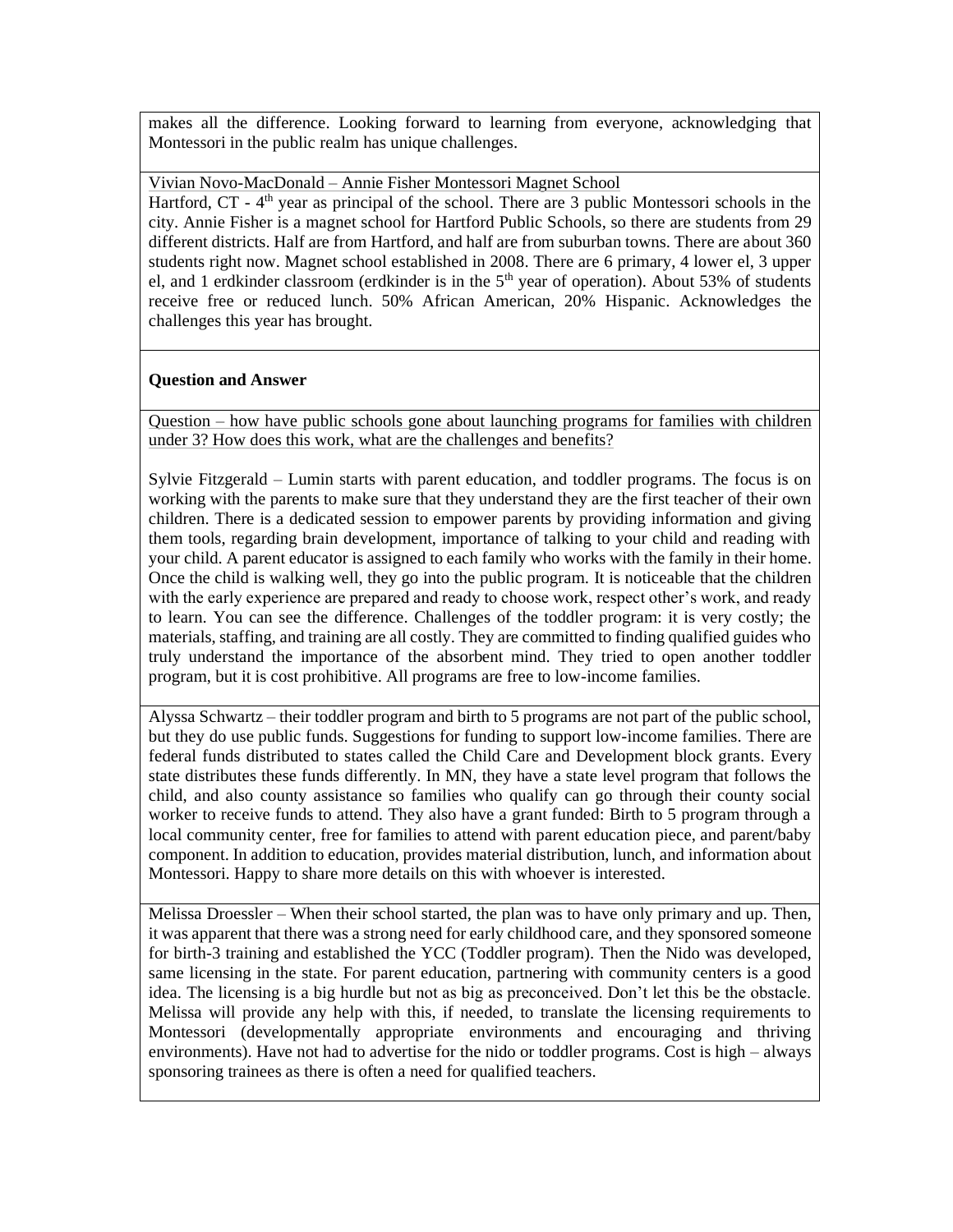Question about the marketing piece – Do you need to advertise and promote your programs, especially the under 3 programs?

Laura Hertzler – The school started in their founder's home, and then moved to the current location with 5 acres. They previously did not have to advertise, was always word of mouth. There are now more child-care centers in the area. They are making efforts to be more visible in the community. The created videos (like Aid-to-life videos) about the children which are free and open to the public. They have a parent/child class where guide takes a field trip, includes the parents and guardians in the environment (4-week program, for 1 hour). Parent/child class helps with enrollment for the upper programs. Currently using Nido Marketing for social media and marketing and having a very positive experience. Participate in Community Centers and events– help to create a presence, to show who you are and get visibility in the community.

Question – this is an independent school started in 2013, Charlotte, NC, that is at capacity, ad looking at next steps such as satellite school, or opening a toddler class. An AMI Training Center in the state would be helpful. Trying to see how they can raise the level of instruction in the local public schools, and how their school can assist. Do any of the panelists feel that being close to an AMI Training Center is helpful to their success?

Shannon Lawson – their program is 35 years old, AMI Training is foundational. There were many staff members needing to be trained, but no training center or any opportunities to bring in new AMI trained staff. So, Shannon partnered with the local university to establish an AMI Training Center [\(Whitworth University -](https://montessori-nw.org/) Montessori Northwest) and coupled it with the Master in Education program. It has been phenomenal, has hired 11 teachers from the training center over the past 3 years. This partnership has been critical in providing qualified teachers.

Laura Hertzler – their founder also started [Southwest Institute of Montessori Studies](https://www.sims-ami.org/) which has toddler, primary and elementary training. SIMS also has a lab school. It is a blessing, and having the training center in the local area is a great partnership.

Shannon Lawson – since the training was becoming cost prohibitive both in time and resources, Shannon worked with Teachers union to have the training paid for by the district. This provided more access to trained teachers and increased equity in gaining the right group of educators.

Sylvie Fitzgerald – partnership with [Montessori Institute of North Texas](https://montessori-mint.org/) is valuable, critical. Can't imagine not having them. A resource for training and professional development, recruitment. Partnership and support. Large population of English as a second language. The training center is a great resource for the teacher's work. Had challenges for teachers to incorporate the state standards into their lessons. MINT partnered with them and created an alignment document. MINT also trained teachers on how to use it and continue to be a vital resource.

Alyssa Schwartz – aligned with the [Montessori Training Center of Minnesota,](https://www.montessoricentermn.org/) just as critical as having the AMI Training Center to develop relationship with a university so that the teachers can get licensure through an accredited program. It is so important for their teachers to have easy access to the education that they need for the state to sponsor them. If you are looking at doing a feasibility study for a training center, think about which universities might be willing to partner.

Vivian Novo-Macdonald – the school partners with [Montessori Training Center Northeast](https://www.mtcne.org/) – partner with the University of Hartford. The training center does an orientation course with the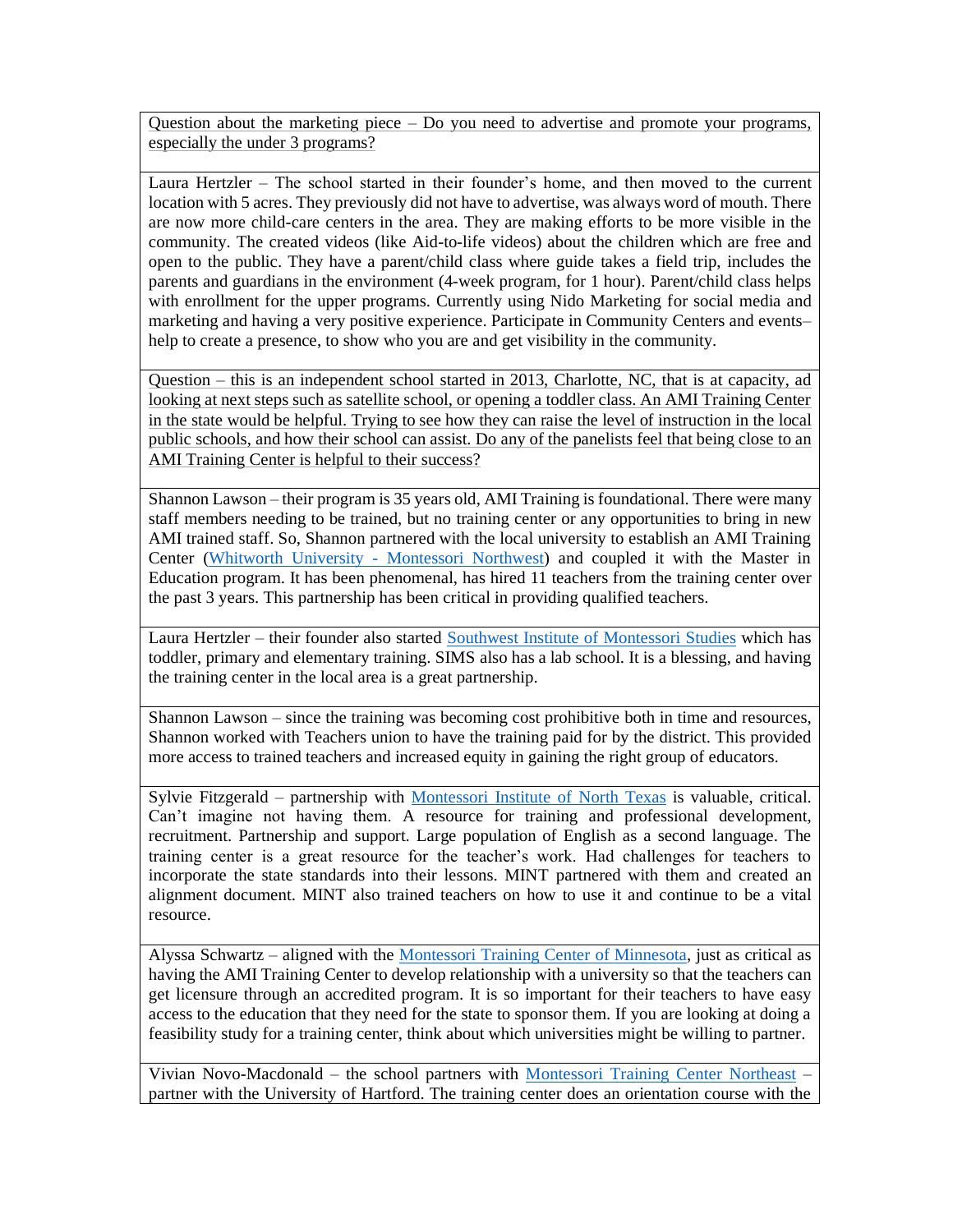classroom assistants, sponsored by the school. Having student teachers who are taking the courses also helps to keep the teacher's skills strong.

Question from a public school in CO, about ratio. How have you found working with the state Montessori association around public initiatives, mainly related to rations. They have to maintain a state-required ratio of 1:10. What are others finding working on this issue?

Alyssa Schwartz – it is important that the state Montessori association is working as a cohesive voice to advocate for requirements and licensing that relate to Montessori schools. [Montessori](https://montessoriadvocacy.org/)  [Public Policy Initiative](https://montessoriadvocacy.org/) is crucial in coordinating state-level Montessori issues. In MN, there is a similar requirement for a 1:10 ratio. They do have 30 children and 3 adults in each class and they have to make sure that all classroom assistants are trained well, and they know the appropriate practices.

Melissa Droessler – emphasize working as a collective with the state Montessori association. Make sure that all of the educators are trained by [a Montessori Accreditation Council for Teacher](https://www.macte.org/)  [Education](https://www.macte.org/) approved training center. They worked hard to create a pathway for a state teaching license in the state for all AMI diploma holders. For the YCC, the required ratio is 1:4, which prohibits growth to 10 children in the class and is part of the financial burden. Melissa and Carrie were also involved in the training of the 'Licensing Raters'. This information was needed to ensure that the Montessori practices were explained clearly. Happy to share!

Question – what adaptations have been made for primary and elementary classes due to pandemic conditions, and how are schools now being able to ease up on the restrictions?

Hawley Hoggard - Once the staff is all vaccinated, they will not have to wear masks, and they will bring singing back indoors. Some changes will remain, such as emphasis on hand-washing and not having parents in the building. The school also opened early in August, in case a closure was needed.

Vivian Novo-Macdonald – there are half of their students learning online right now. Students were able to choose in-person or online learning. They are moving toward getting all the students back in person soon. The staff will be fully vaccinated soon. There are still families that are opting not to return in-person. Started out having each child at their own desk, 6 feet apart with social distancing and cleaning materials in between use. This is becoming more challenging as more students return to the school.

What are people doing to manage the extra stress of administration this year?

Laura Hertzler – was fortunate to be enrolled in [Whole School Leadership,](https://www.wholeschoolleadership.org/) which started just as everything shut down. This was very supportive and very therapeutic. Suggestion that finding someone outside of your organization, that is going to understand and allow for sharing in a safe space. Administrators need to be comfortable, not to add to the teacher's burden. Also seeking therapy to have someone to discuss issues with outside your organization, as an objective support. Make an appointment with yourself for your well-being, whether your therapy is yoga, or other.

Melissa Droessler – find someone who can support you. Has support from [Montessori Public in](https://montessori-action.org/)  [Action.](https://montessori-action.org/) Also, they keep board games at the school, play games, stop and laugh. Sometimes she wears her sparkle jacket, and they play a lot of music. She acknowledges that children are always watching us. We can reach out to each other, and let the children see us working hard.